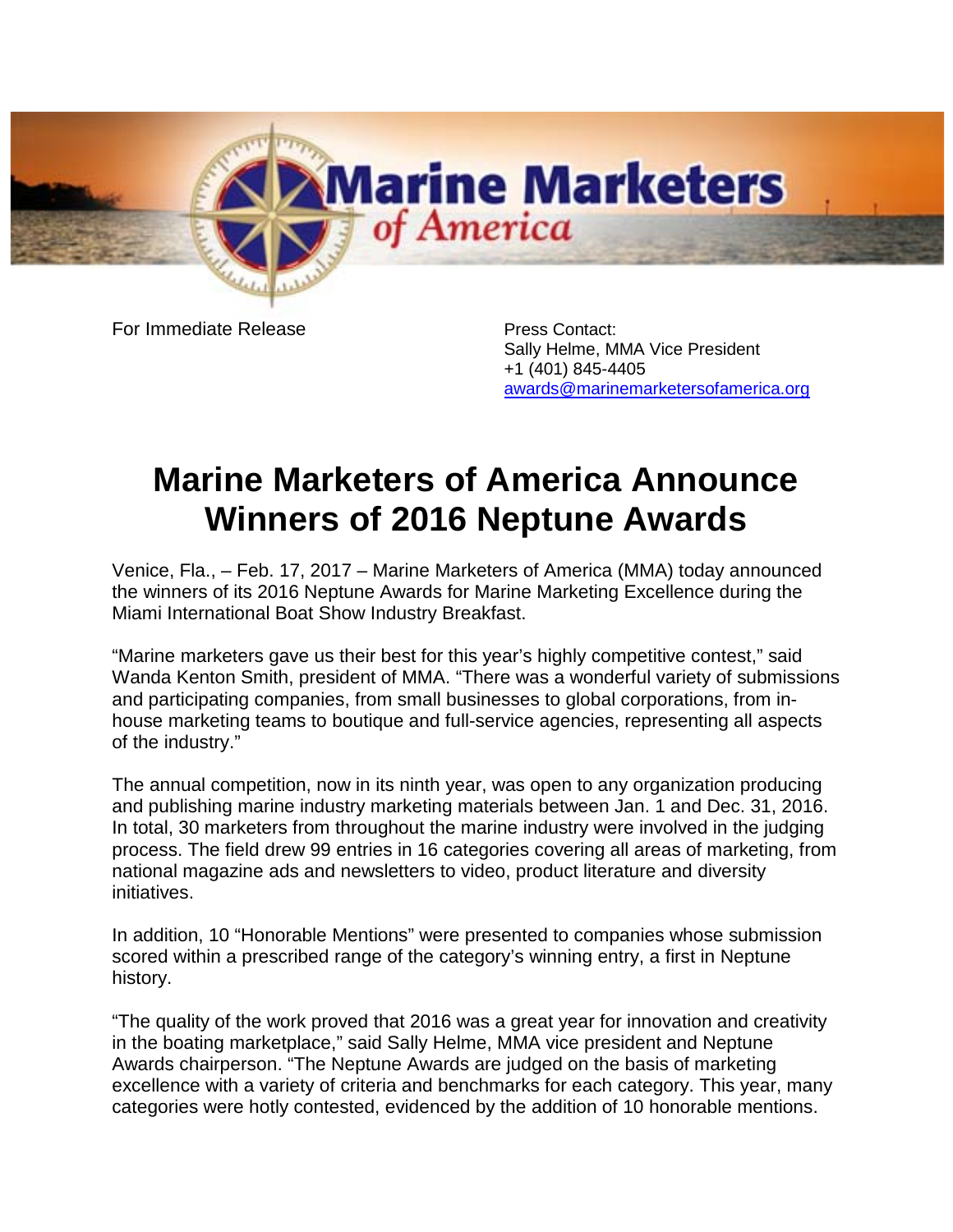Also, as this year's results clearly reveal, every company – no matter its size – had an equal chance to win."

## **2016 Neptune Award Winners** included:

**Best Advertising Series:** Hell's Bay Boatworks, "Skiff Life" Series; created by Markham & Stein

**Best Advertising Spread:** Hatteras Yachts, "Motoryacht"; created by Adventure Advertising

**Best Single Page Advertisement:** Boston Whaler, "Core Confidence"; created by Dino Publishing

**Best Brand Promotional Video:** Boston Whaler, "Outrage Family Launch" Video; created by Dino Publishing

**Best Brand Promotional Video Series:** Simrad, "Go with Confidence"

**Best Event Marketing or Sales Promotion:** Volvo Penta, "A New Direction of Fun" Campaign; created by Cramer Krasselt

**Best Product Literature:** The Moorings, Product Brochure

**Best Social Media Campaign:** Grady White, "Night Before Christmas" Video; created by Adams and Longino, and Buzzadelic

**Best Web Advertising-Banner Ads:** Volvo Penta, "A New Direction of Fun" Campaign; created by Cramer Krasselt

**Best Web Advertising-Native Advertising:** T-H Marine, "Churning News and Making Waves"; created by Bevelwise

**Best Website:** Boston Whaler; created by Dino Publishing

**Best Print Newsletter:** Kadey-Krogen Yachts, "Waypoints"

**Best Digital Newsletter:** Boston Whaler, "Navigator"; created by Dino Publishing

**Best Marketing Innovation:** Nautique, "Launch of Super Air Nautique GS20"

**Best Diversity Initiative:** RBLC New Markets Task Force, "Proven Strategies for Engaging New Markets"

**2016 Neptune Award Honorable Mention** recipients included: